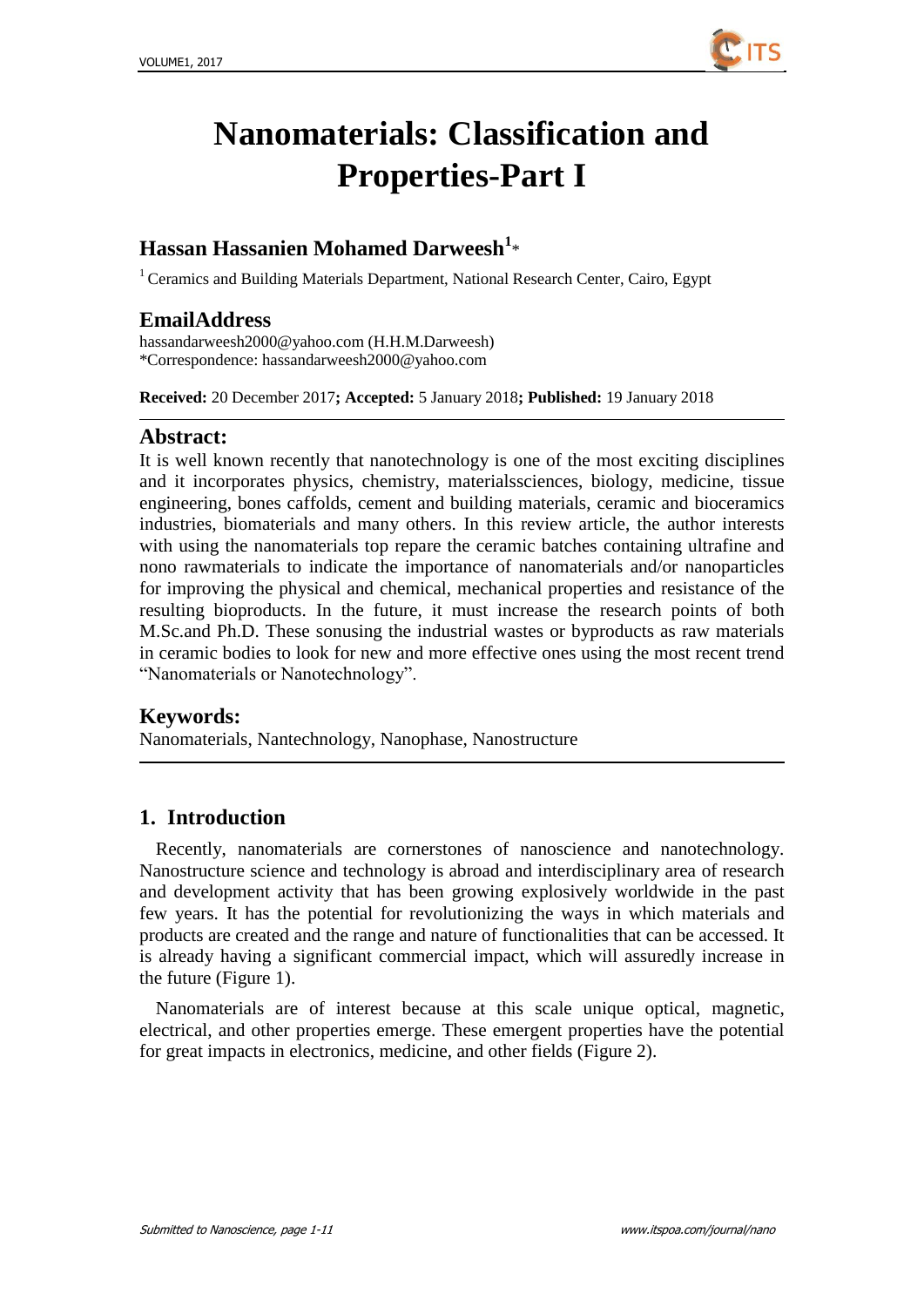



*Figure 1. Evaluation of science, technology and the future.*



*Figure 2. A carbon nanotube as a nanomaterial.*

The meaning of "nanotechnology" varies from field to field and from country to country and it is widely used as a "catchall" description for anything very small [1-3]. Nanotechnology is commonly defined as the understanding, control, and restructuring of matter on the order of nanometers (i.e., less than100nm) to create materials with fundamentally new properties and functions [4-8]. Nanotechnology encompasses two main approaches: (i) the "top-down" approach, in which larger structures are reduced in size to the nanoscale while maintaining their original properties without atomiclevel control (e.g., miniaturization in the domain of electronics) or deconstructed from larger structures into their smaller, composite parts and (ii) the "bottom-up" approach, also called "molecular nanotechnology" or "molecular manufacturing, "introduced by Drexler et al. [7], in which materials are engineered from atoms or molecular components through a process of assembly or self-assembly (Figure3). While most contemporary technologies rely on the "top-down" approach, molecular nanotechnology holds great promise for break throughs in materials and manufacturing, electronics, medicine and health care, energy, biotechnology, information technology, and national security [9-16].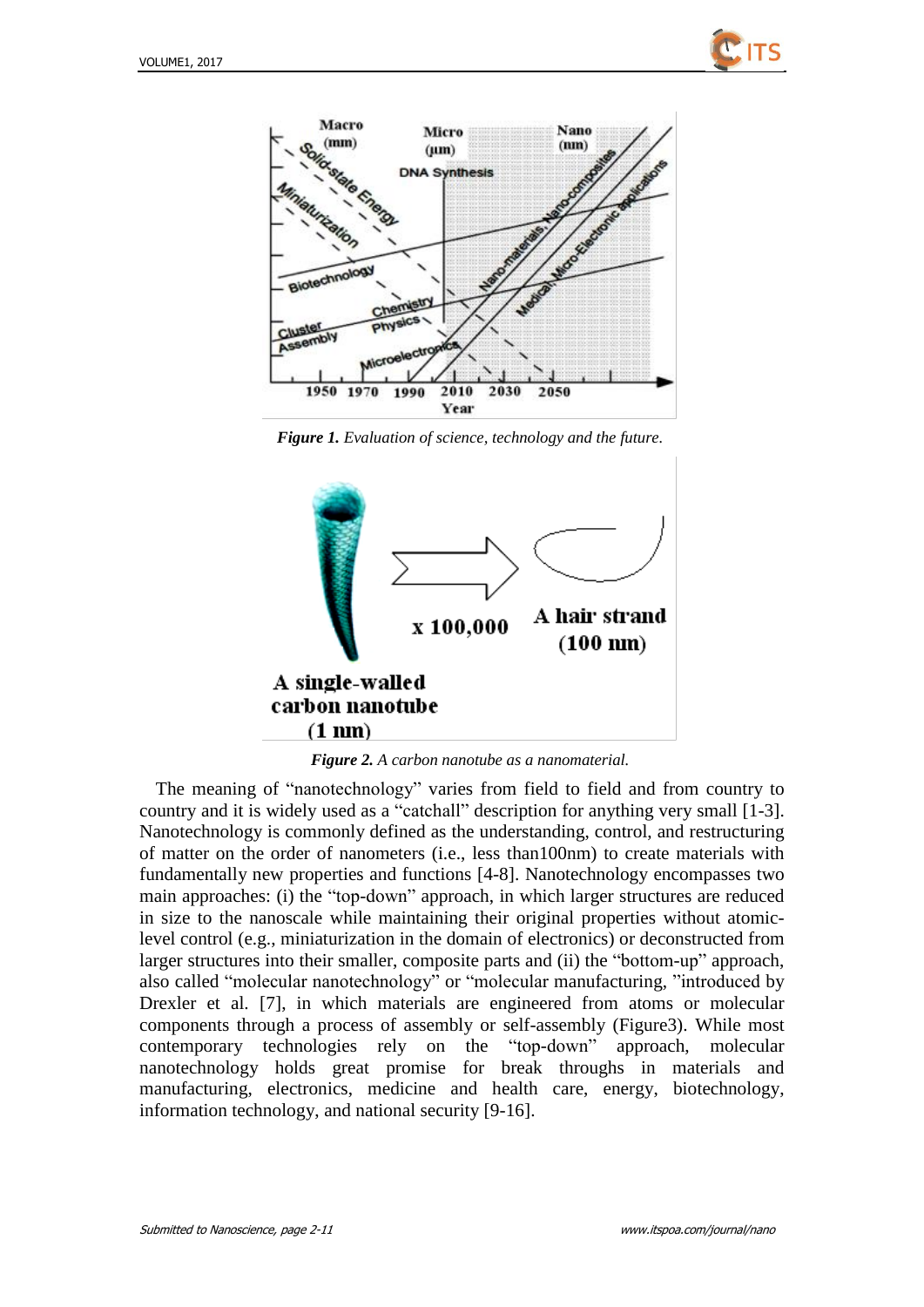



*Figure 3. The"Top-Down"and"Bottom-Up"approaches innanotechnology.*

There are other standards produced by Voluntary Standard Developing Organizations, most notably ISO, but no consensus has emerged yet about which set of definitions will prevail. However, it distinguishes between external dimensions and internal structures. Therefore an object can be larger than100nm in all three dimensions yet still be considered a nanomaterial if It has structural features within the nanoscale range [8-13].

Nanomaterials could be defined as a set of materials where at least one dimension is less than approximately 100 nanometers. A nanometer is one millionth of a millimeter approximately 100,000 times smaller than the diameter of a human hair [1,8,13,16].

The nanoscale is much too small for us to experience directly with our senses. As with chemical substances, nanoscale objects may be present in the working environment with little to alert the worker of a possible exposure. Just because you can't see it, feel it, smell it or taste it doesn't mean it's not there. Nano does not simply mean "very small". There are many forms of matter much smaller than a nanometer, including electrons, atoms and most molecules. The nanoscale is in between the very small atomic regime and the larger regime of microparticles and colloids.

#### 1nm=0.000000001

 $m=10-9m$ 

 $=$  One billionth meter

Some nanomaterials occur naturally, but of a particular interest are engineered nanomaterials, which are designed to be used in many commercial products and processes. They can be found in sunscreens, cosmetics, sporting goods, stain-resistant clothing, tires, electronics, as well as many other everyday items. They are also used in medicine for purposes of diagnosis, imaging and drug delivery. Engineered nanomaterials are resources designed at the molecular level (nanometer) to take an advantage of their small size and novel properties which are generally not seen in their conventional, bulk counter parts [1,8,16].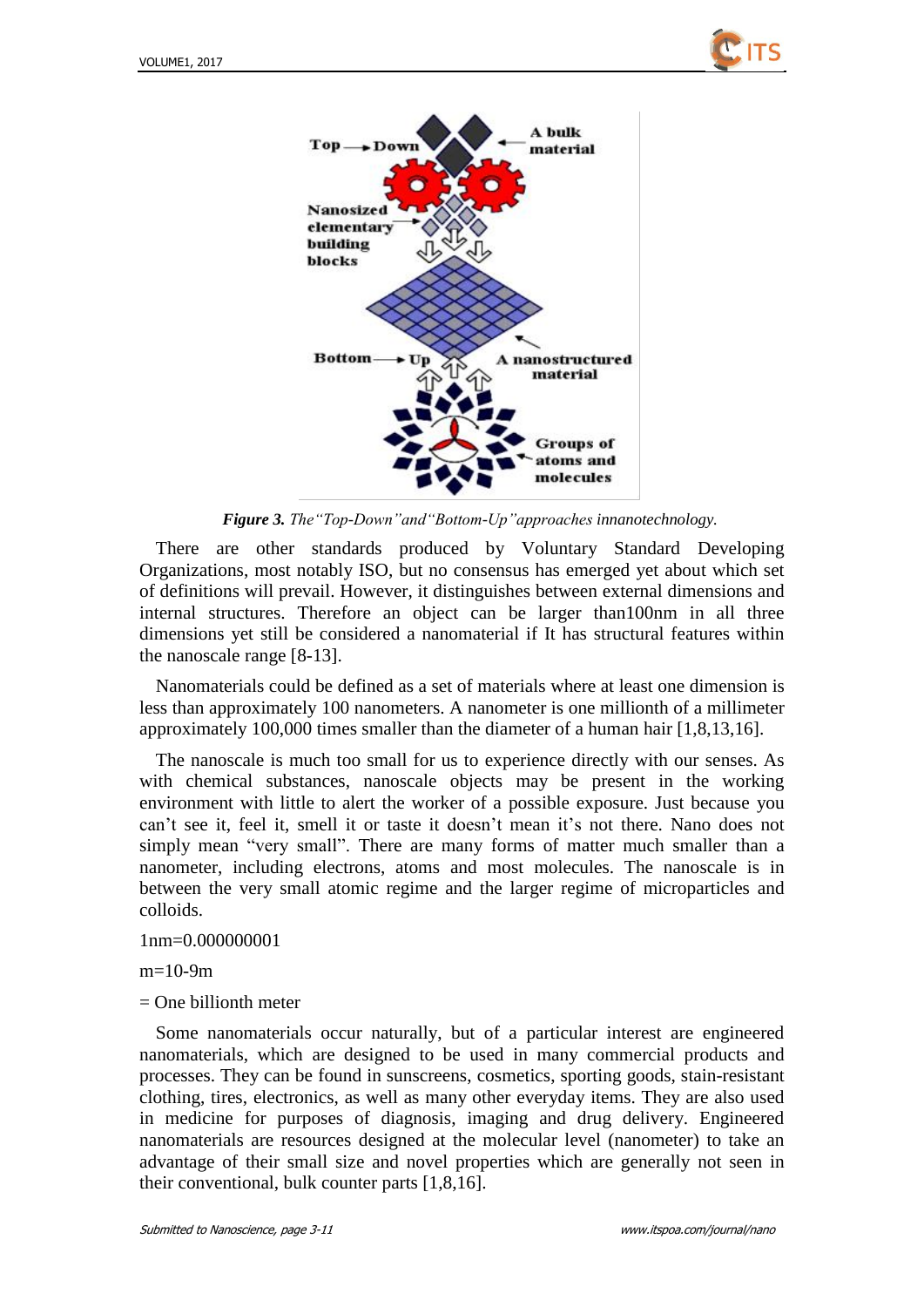

The two main reasons why materials at the nanoscale can have different properties are increased relative surface area and new quantum effects. Nanomaterials have a much greater surface area to volume ratio than their conventional forms, which can lead to agreater chemical reactivity and affect their strength. Also at the nanoscale, quantum effects can become much more important in determining the materials properties, leading to novel optical, electrical and magnetic behaviors. Nanomaterials are now used commercially. The range of commercial products available today is very broad including stain-resistant and wrinkle-free textiles, cosmetics, sunscreens, electronics, paints and varnishes. Nanocoatings and nanocomposites are already used in windows, sport equipments, bicycles and automobiles. There are novel UVblocking coatings on glass bottles which protect beverages from damage by sunlight, and longer-lasting tennis balls using butyl rubber / nano-clay composites. Nanoscale titanium dioxide is applicated in cosmetics, sun-block creams and self-cleaning windows, and nanoscale silica which is being used as filler in several products as cosmetics and dental fillings [1,4,12,16].

# **2. History and Advances of Nanomaterials**

The term nanotechnology was first used in 1974 by Norio Taniguchi to refer to the precise and accurate tolerances required for machining and finishing materials. In 1981, K. E. Drexler, now at the Foresight Nanotech Institute for Molecular Manufacture, described a new "bottom-up" approach, instead of the top-down approach discussed earlier by Feynman and Taniguchi. The bottom-up approach involved molecular manipulation and molecular engineering to build molecular machines and molecular devices with atomic precision. In 1986, Drexler published a book, Engines of Creation, which finally popularized the term nanotechnology. The term nano derives from the Greek word for dwarf. It is used as a prefix for any unit such as a second or a meter, and it means a billionth of that unit. Hence, a nanometer (nm) is a billionth of a meter, or 10−9 meters. To get a perspective of the scale of a nanometer, observe the sequence of images shown in Fig. 4. Despite the wide use of the word nanotechnology, the term has been misleading in many instances. This is because some of the technology deals with systems on the micrometer range and not on the nanometer range  $(1-100 \text{ nm})$ . Furthermore, the research frequently involves basic and applied science of nanostructures and not basic or applied technology. Nanomaterials are also not undiscovered materials, but nanoscale forms of wellknown materials such as gold, silver, platinum, iron and others. Finally, it is important to keep in mind that some past technology such as, for example, nanoparticles of carbon used to reinforce tires as well as nature's photosynthesis would currently be considered a form of nanotechnology [17].



*Figure 4. Sequence of images showing the various levels of scale.*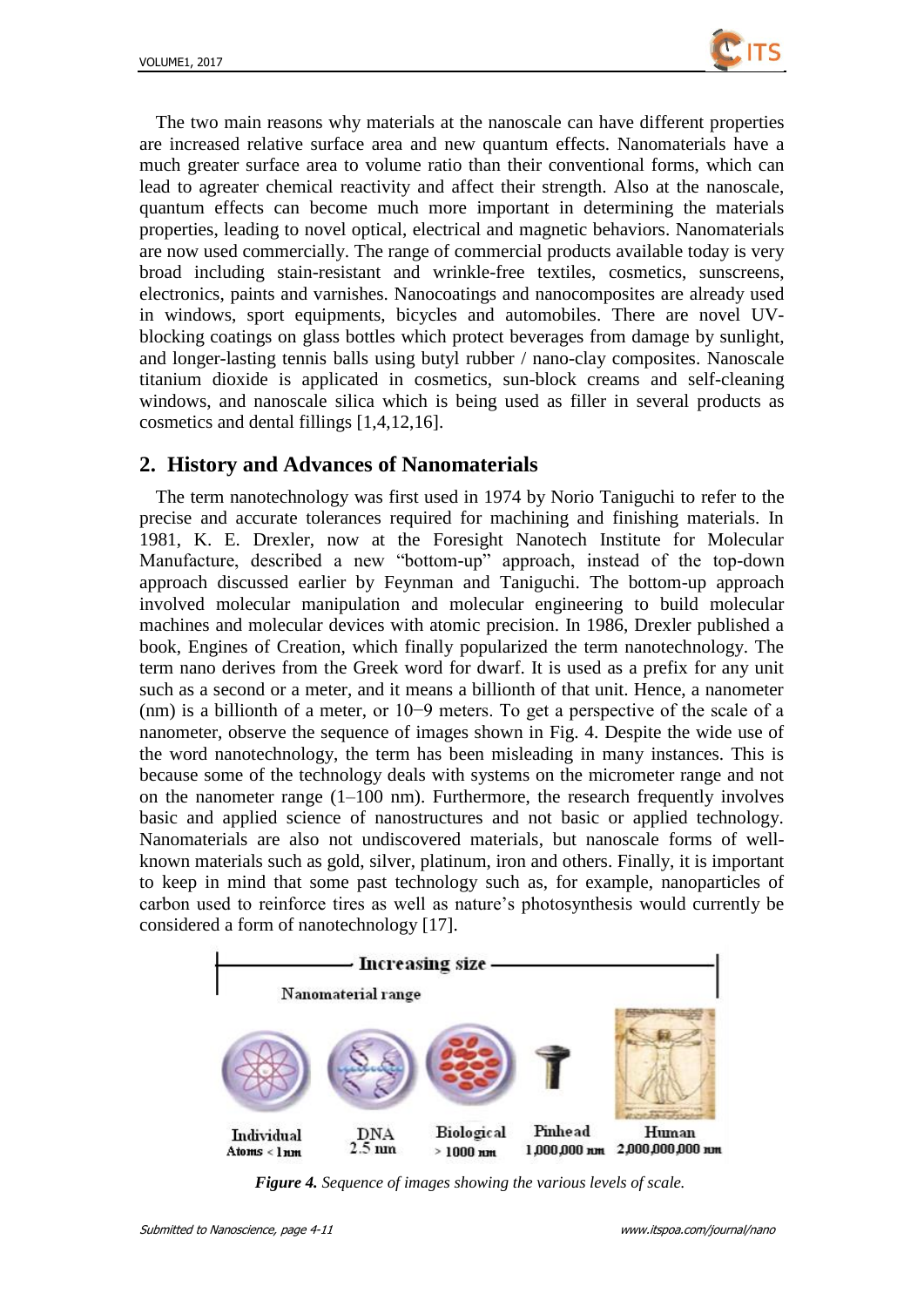

The history of nanomaterials started immediately after the big bang when Nanostructures were formed in the early meteorites. Later, the nature released many other nanostructures like seashells, skeletons etc. Nanoscaled smoke particles were formed during the use of fire by early humans. However, the scientific history of nanomaterials started much later. Nanostructured catalysts have also been investigated for over 70 years. By the early 1940's, precipitated and fumed silica nanoparticles were being manufactured and sold in USA and Germany as substitutes for ultrafine carbon black for rubber reinforcements. Nanosized amorphous silica particles have found large-scale applications in many every-day consumer products, ranging from non-diary coffee creamer to automobile tires, optical fibers and catalyst supports. In the 1960s and 1970's metallic nanopowders for magnetic recording tapes were developed. In 1976, for the first time, nanocrystals produced now by the most popular inert- gas evaporation technique. Recently, the Maya blue paint is a nanostructured hybrid material. The origin of its color and its resistance to acids and bio-corrosion are still not understood, but studies of authentic samples from Jaina Island showed that the material is made of needle-shaped palygorskite (clay) crystals that form a superlattice with a period of 1.4 nm, with intercalates of an amorphous silicate substrate containing inclusions of metal (Mg) nanoparticles. The beautiful tone of the blue color is obtained only when these nanoparticles and the superlattice are present [4-8,12,16].

Today, the nanophase engineering rapidly expands to a growing number of structural and functional materials inorganic and organic, allowing to manipulate mechanical, catalytic, electric, magnetic, optical and electronic functions. The production of nanophase or cluster-assembled materials is often based on the creation of separated small clusters which then are fused into a bulk-like material or on their embedding into compact liquid or solid matrix materials. For an example the nanophase silicon, which differs from normal silicon in physical and electronic properties, could be applied to macroscopic semiconductor processes to create new devices. When the ordinary glass is doped with a quantized semiconductor "colloids", it becomes a high performance optical medium with potential applications in optical computing [12,13,18].

#### **3. Results and Discussion**

Nanomaterials have extremely small size which having at least one dimension  $\leq$ 100 nm. Nanomaterials can be nanoscales in one dimension (eg. surface films), two dimensions (eg. strands or fibres), or three dimensions (eg. particles). They can exist in single, fused, aggregated or agglomerated forms with spherical, tubular, and irregular shapes. Common types of nanomaterials include nanotubes, dendrimers, quantum dots and fullerenes. Nanomaterials have applications in the field of nano technology, and displays different physical chemical characteristics from normal chemicals, i.e. silver nano, carbon nanotube, fullerene, photocatalyst, carbon nano, silica [9,12,19].

Nanostructured materials are classified as Zero dimensional (0D), one dimensional (1D), two dimensional (2D), three dimensionals (3D) nanostructures. where 0D spheres and clusters, 1D nanofibers, wires and rods, 2D films, plates, and networks and 3D nanomaterials (Figure 5). Nanomaterials are materials which are characterized by an ultra fine grain size  $\left($  < 50 nm) or by a dimension limited to 50 nm. Nanomaterials can be created with various modulation dimensionalities as defined by Richard W. Siegel: zero (atomic clusters, filaments and cluster assemblies), one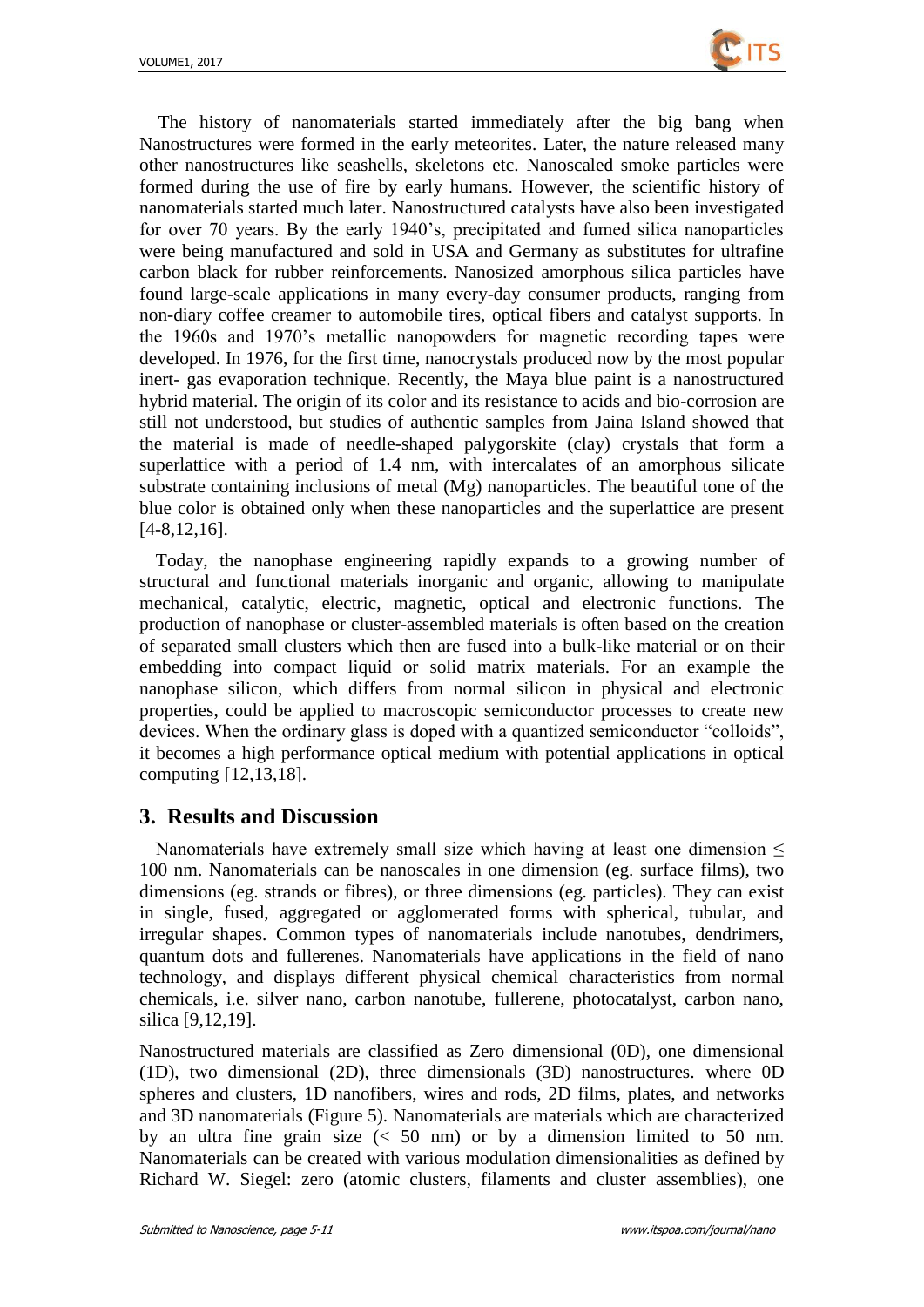

(multi-layers), two (ultrafine-grained over-layers or buried layers), and three (nanophase materials consisting of equiaxed nanometer sized grains).



*Figure5.I:(0D:Spheresandclusters),II:(1D:Nanofibers,wiresandrods),III:(2D:Films,platesandne twork),V:(3D:Nanomaterials).*

These nanomaterials have created a high and significant interest in recent years by virtue of their unusual mechanical, electrical, optical and magnetic properties. Some examples are given below:

- i- Nanophase ceramics are of a particular interest because they are more ductile at elevated temperatures as compared to the coarse-grained ceramics [1,20-24].
- ii- Nanostructured semiconductors are known to show various non-linear optical properties. Semiconductor Q-particles also show quantum confinement effects which may lead to special properties, like the luminescence in silicon powders and silicon germanium quantum dots as infrared optoelectronic devices. Nanostructured semiconductors are used as window layers in solar cells.
- iii- Nanosized metallic powders have been used for the production of gas tight materials, dense parts and porous coatings. Cold welding properties combined with the ductility make them suitable for metal-metal bonding especially in the electronic industry.
- iv- Single nanosized magnetic particles are mono-domains and one expects that also in magnetic nanophase materials the grains correspond with domains, while boundaries on the contrary to disordered walls. Very small particles have special atomic structures with discrete electronic states, which give rise to special properties in addition to the superparamagnetism behaviour. Magnetic nanocomposites have been used for mechanical force transfer (ferrofluids), for high density information storage and magnetic refrigeration.
- v- Nanostructured metal clusters and colloids of mono- or plurimetallic composition have a special impact in catalytic applications. They may serve as precursors for new type of heterogeneous catalysts (Cortex-catalysts) and have been shown to offer substantial advantages concerning activity, selectivity and lifetime in chemical transformations and electrocatalysis (fuel cells). Enantioselective catalysis was also achieved using chiral modifiers on the surface of nanoscale metal particles [1,8,16].
- vi- Nanostructured metal-oxide thin films are receiving a growing attention for the realization of gas sensors ( $NO<sub>x</sub>$ ,  $CO<sub>z</sub>$ ,  $CO<sub>z</sub>$ ,  $CH<sub>4</sub>$  and aromatic hydrocarbons) with enhanced sensitivity and selectivity. Nanostructured metal-oxide  $(MnO<sub>2</sub>)$  finds application for rechargeable batteries for cars or consumer goods. Nanocrystalline silicon films for highly transparent contacts in thin film solar cell and nano-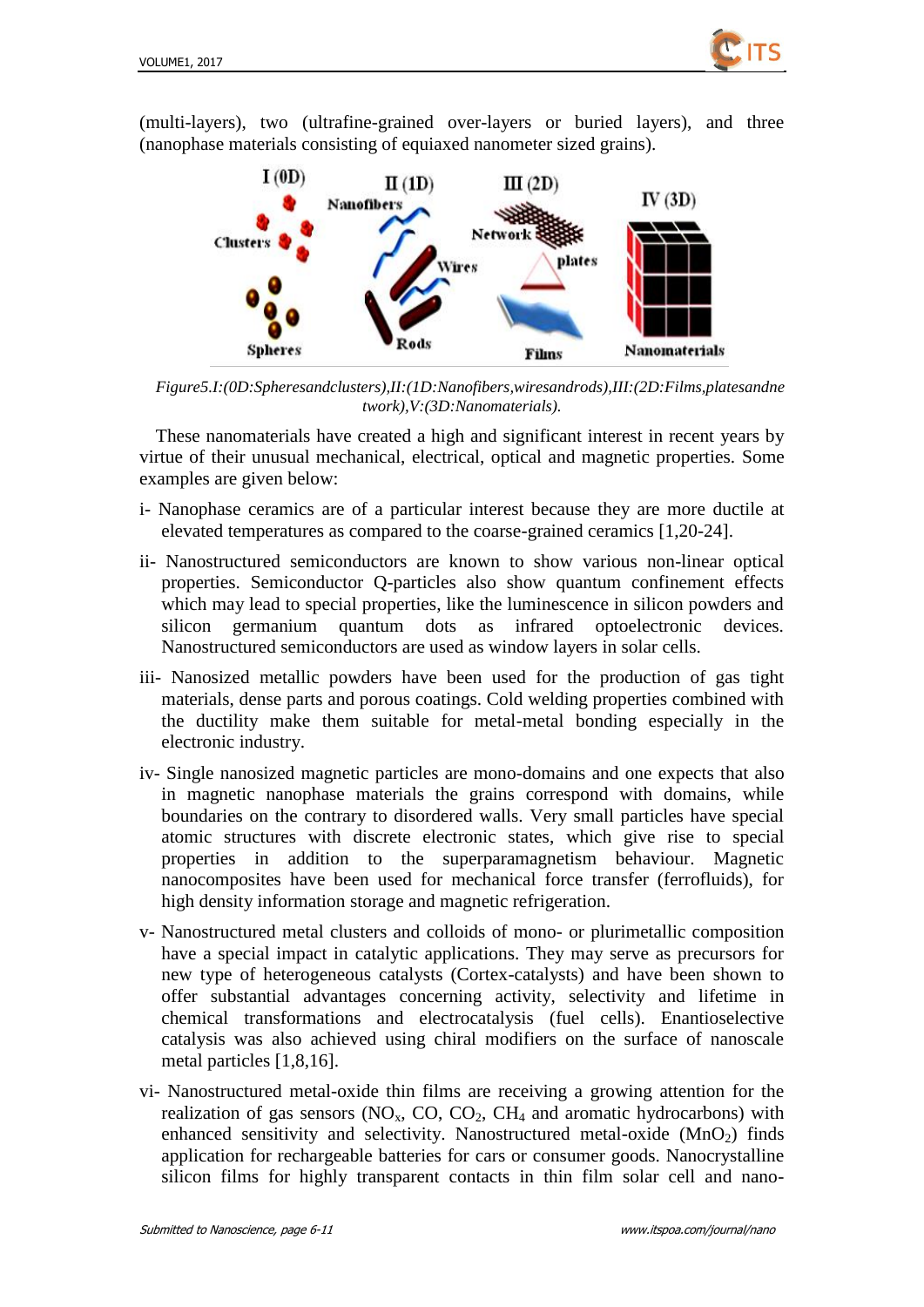

structured titanium oxide porous films for its high transmission and significant surface area enhancement leading to strong absorption in dyesensitized solar cells [2-5,8].

vii- Polymer based composites with a high content of inorganic particles leading to a high dielectric constant are interesting materials for photonic band gap structure.

N—in nanotechnology, a particle ranging in size from approximately 0.1 micrometer (100 nanometers) to .001 micrometers (1 nanometer). The term is most often used to describe aerosol particles such as those found in welding fumes and combustion by-products [1,5,8,16]. Ultrafine microstructures having an average phase or grain size on the order of nanometers  $(10^{-9} \text{ m})$  are classified as nanostructured materials [1,4]. Generally, in a wide meaning of the term, any material that contains grains as clusters below 100 nm, or layers or filaments of that dimension can be considered to be nanostructured [1,7]. The interest of these materials has been stimulated by the fact that owing to the small size of the building blocks (particle, grain or phase) and the high surface –to-volume ratio, these materials are expected to demonstrate unique mechanical, optical, electrical and magnetic properties [1,4,16]. The properties of nanostructured materials mainly depend on the following four common microstructural features:

- i- Fine grain size and size distribution (< 100 nm).
- ii- The chemical composition of the constituent phases.
- iii- The presence of interfaces, more specially grain boundaries, heterophase interface, or the free surface.
- iv- The interaction between the constituents dormant.

The presence and interplay of these four features largely determine the unique properties of nanostructured materials.



*Figure 6. The nanotechnology terms.*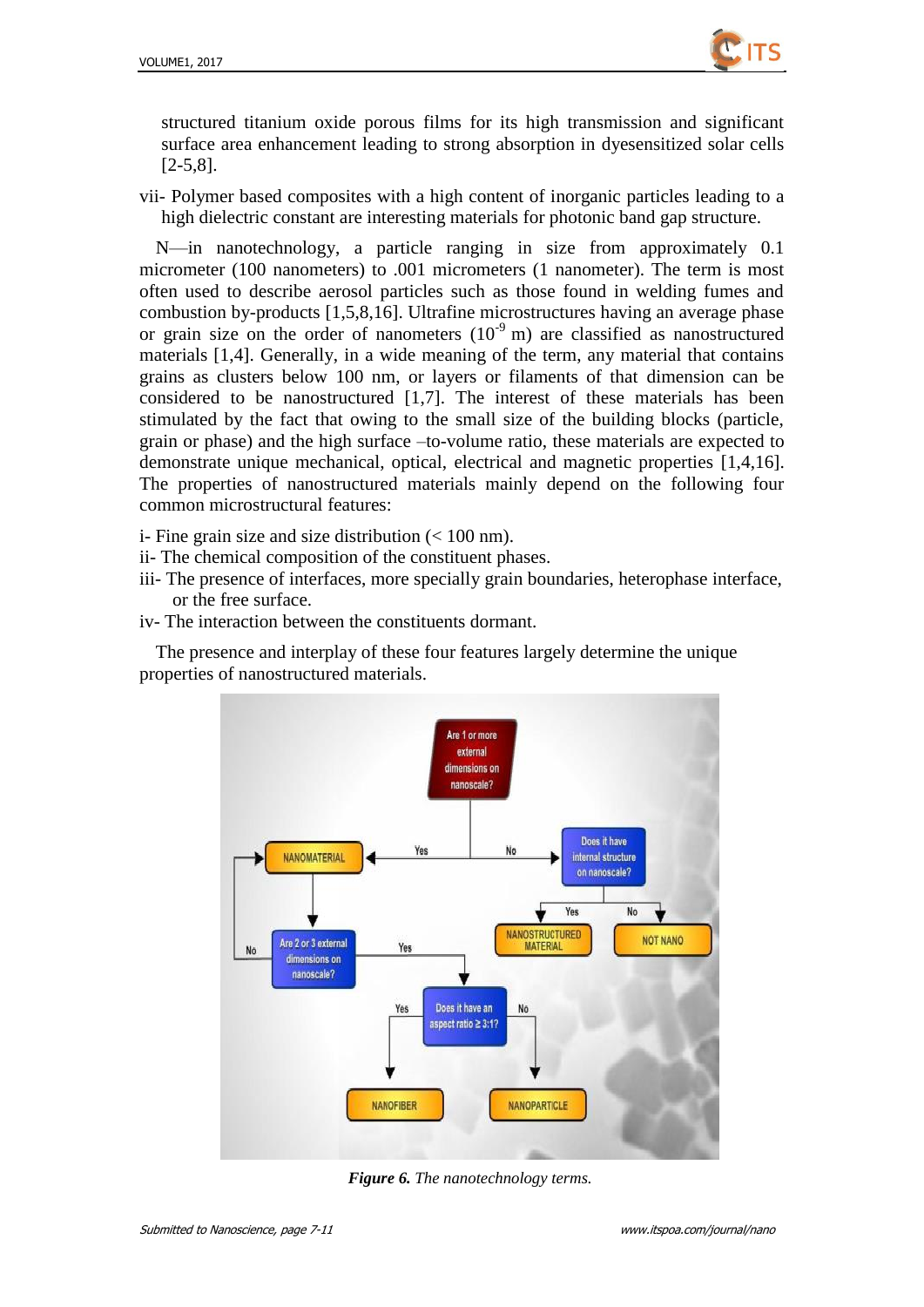

Figure 6 indicates the uses OSHA and BSI criteria for nanomaterial, i.e. the ASTM definition of a nanoparticle and the BSI definition of a nanofiber. Nanofibers and nanoparticles can be called nanomaterials. They differ only in their length-to-width aspect ratio. Long and narrow objects are more accurately described as nanofibers whereas objects that are more spherical than needle-like are better described as nanoparticles. To be safe, one can simply call an object with one or more external dimensions on the nanoscale a nanomaterial.

## **4. Properties of Nanomaterials**

Due to the unique properties of nanomaterials, particularly particle small size distribution and large surface area, various types of nanomaterials have been widely introduced into various types of matrices such as ceramic matrices [18], polymeric matrices [19] and cementitious matrices [20]. The main reason from dispersing nanomaterials into any matrix is to improve the properties of the composite such as mechanical properties [21], thermo-mechanical properties [22,23], etc.

# **5. Application**

In terms of cement matrices, different nanomaterials can be used as supplementary cementitious materials in cement pastes, mortars and concretes. It was reported that the microstructure and performance of cement-based materials are influenced by the addition of nanomaterials. This is due to many factors such as the filer effect of nanomaterials to fill the voids between cement grains. Additionally, nanomaterials participate in the pozzolanic reaction or accelerate such reaction. This will leads to consumption of calcium hydroxide  $(Ca(OH)_2)$  and formation of an "additional" hydrated calcium silicates (C-S-H) gel [24]. Based matrices, different nanomaterials can be used as supplementary cementitious materials (SCMs) in cement mortars as well as in concrete. It was reported that the microstructure and performance of cement-based materials are influenced by the addition of nanomaterials. This is due to many factors such as the filer effect of nanomaterials to fill the voids between cement grains. Additionally, nanomaterials participate in the pozzolanic reaction or accelerate such reaction. This will leads to consumption of calcium hydroxide  $(Ca(OH)<sub>2</sub>)$  and formation of an "additional" hydrated calcium silicates (C-S-H) gel [24]. The best improvements in the properties are the uniform dispersion of nanomaterials into the matrix. Well-dispersed nanomaterials affect as centers of crystallization of cement hydrates which results in accelerating the hydration of cement [23].

Depending on the type and quantity of nanomaterials, various mixing techniques were employed to disperse such nanoscale materials into cement composites. In case of carbon nanotubes, many studies were carried out to explore the dispersion method. The most popular method was sonication [25]. A group of researchers employed this technique to sonicate Ordinary Portland cement and Carbon nanotubes together in isopropanol and then dry the liquid. However, drawbacks were associated with this type of mixing as the surface grain of OPC was damaged which causes lower rate of hydration of cement [26]. Utilization of dispersing agents such as super plasticizers was suggested by other group of researchers [27] in order to increase the repulsive forces between adjacent colloidal particles when nanoparticles are added to water. In this case, materials tend to agglomerate when it contact with water.

# **6. Conclusions**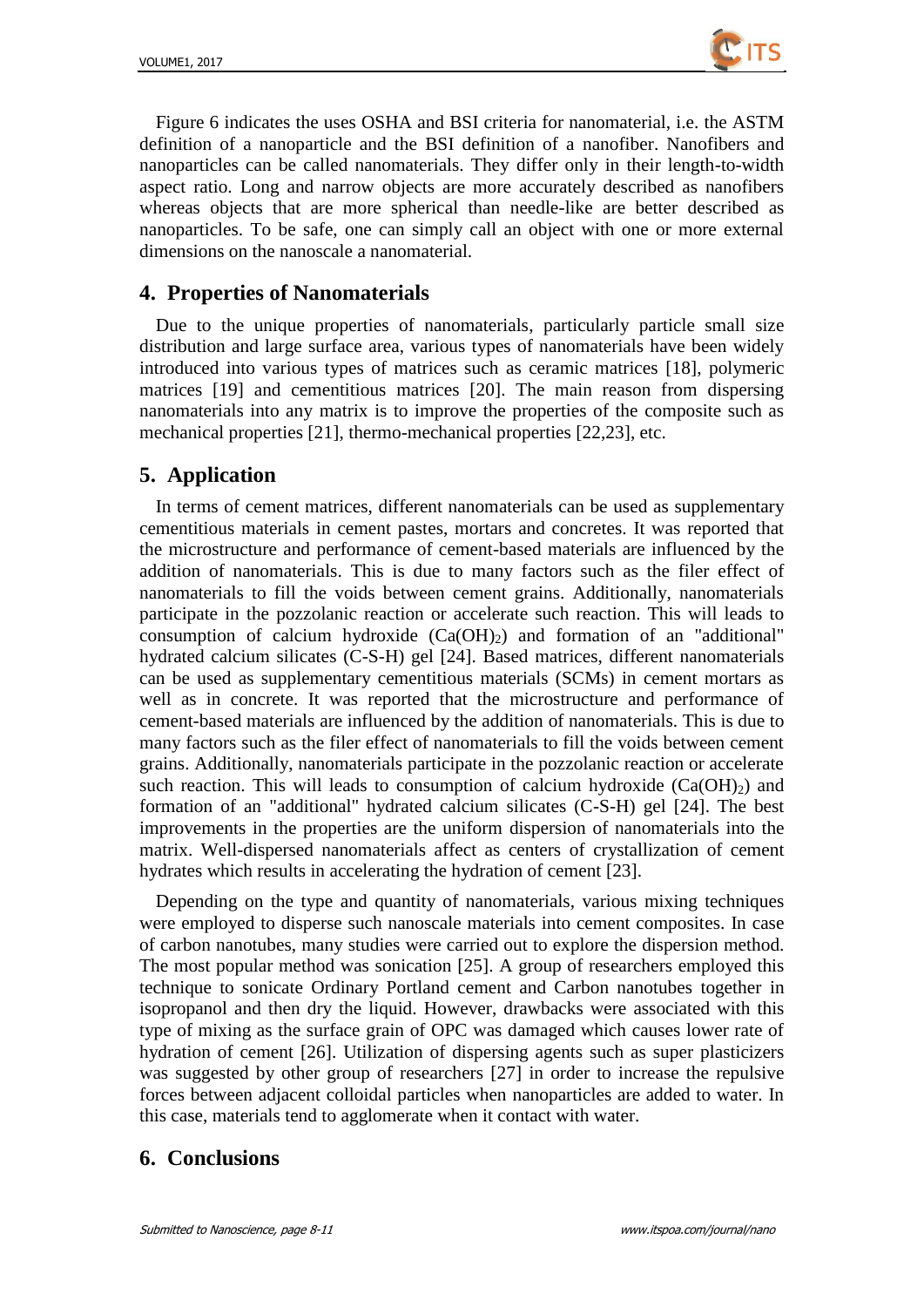

It is well known recently that nanotechnology is one of the most exciting disciplines and it incorporates physics, chemistry, materials sciences, biology, medicine, tissue engineering, bone scaffolds, cement and building materials, ceramic and bioceramics industries, biomaterials and many others. The author interests with using the nanomaterials to prepare the ceramic batches containing ultrafine and nono-raw materials to indicate the importance of nanomaterials and/or nanoparticles for improving the physical and chemomechanical properties as well as the microstructures of the resulting bioproducts.

In the future, it must increase the research points of both M. Sc. and Ph. D. Theses on using the industrial wastes or byproducts as raw materials in ceramic bodies to look for new and more effective ones using the most recent trend "Nanomaterials or Nanotechnology".

#### **Conflicts of Interest**

The author declares that there is no conflict of interest regarding the publication of this article.

#### **Acknowledgements**

The current work has been supported by National Research Centre, Cairo, Egypt through the internal research project with number 10060402.

#### **References**

- [1] Nalwa, H. S., Ed., *Handbook of Nanostructured Materials and Nanotechnology, Volumes 1-5,* Academic Press, San Diego, CA (2000).
- [2] Yuvarani, I.; Senthilkumar, S.; Venkatesan, J.; Kim, Se.; Al-Kheraif, A.A.; Anil, S. and Sudha, P.N., "Chitosan Modified Alginate-Polyurethane Scaffold for Skeletal Muscle Tissue Engineering", J. Biomater. Tissue Eng. 5, 665-672 (2015).
- [3] Jiang, X.; Wu, H.; Zheng, L. and Zhao, J., "Effect of In-Situ Synthesized Nano-Hydroxyapatite/Collagen Composite Hydrogel on Osteoblasts Growth In Vitro", J. Biomater. Tissue Eng. 5, 523-531 (2015).
- [4] NSTC, *The National Nanotechnology Initiative – Strategic Plan, December 2007*. Executive office of the President of the United States; 2007.
- [5] Guo, W.; Han, L.; Xia, R.; Cui, F.; Chen, S.; Ma, J. and Pan, J. "Repair of Mandibular Critical-Sized Defect of Minipig Using In Situ Periosteal Ossification Combined with Mineralized Collagen Scaffolds", J. Biomater. Tissue Eng. 5, 439-444 (2015).
- [6] Venkatesan, J.; Jayakumar, R.; Anil, S.; Chalisserry, E.P.; Pallela, R. and Kim, S., ―Development of Alginate-Chitosan-Collagen Based Hydrogels for, Tissue Engineering", J. Biomater. Tissue Eng. 5, 458-464 (2015).
- [7] Drexler, K. E., C. Peterson, C., and Pergamit, G., Unbounding the future: the nanotechnology revolution William Morrow, New York (1991).
- [8] Fundamentals of nanomaterials, MTX 9100 Nanomaterials Jalid, Lec. 5, 1918.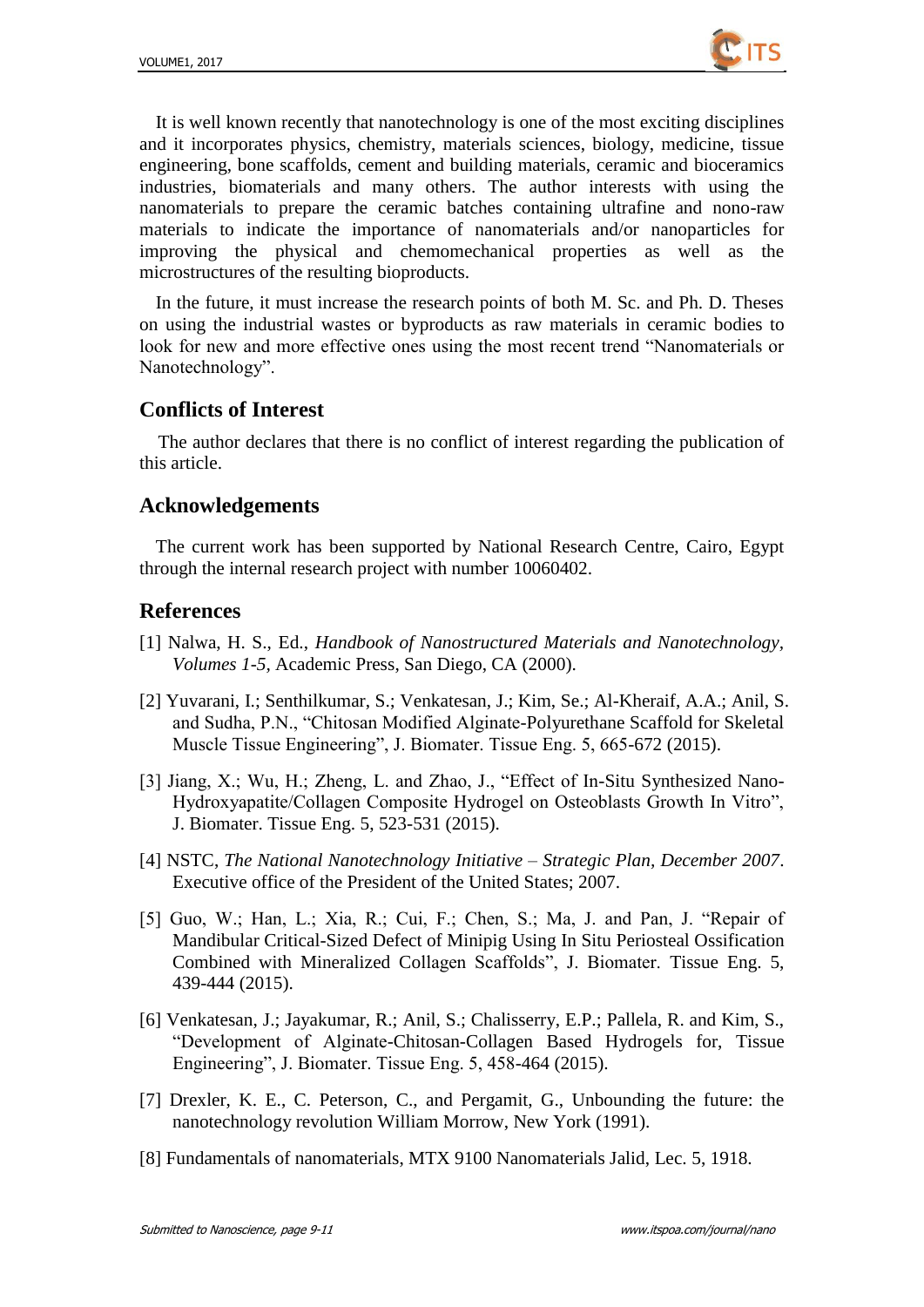

- [9] Lesson overview, "Introduction to Nanomaterials and Occupational Safety and Health", William March Rice University-The material was produced under grant number SH-21008-10-60-F-48 from the Occupational Safety and Health Administration, U.S. Department of Labor.
- [10] Wang, J.; Cheng, N.; Yang, Q.; Zhang, Z.; Zhang, Q. and Biomater, J., "Double-Layered Collagen/Silk Fibroin Composite Scaffold That Incorporates TGF-ß1 Nanoparticles for the same state of  $\sim$  100 mm state of  $\sim$  100 mm state of  $\sim$  100 mm state of  $\sim$  100 mm state of  $\sim$  100 mm state of  $\sim$  100 mm state of  $\sim$  100 mm state of  $\sim$  100 mm state of  $\sim$  100 mm state Cartilage Tissue Engineering", , J. Biomater. Tissue Eng. 5, 357-363 (2015).
- [11] Wei, X.; He, k.; Yu, S.; Zhao, W.; Xing, G.; Liu, Y. and Sun, J., "RGD Peptide-Modified Poly(lactide-co-glycolide)/ß-Tricalcium Phosphate Scaffolds Increase Bone Formation After Transplantation in a Rabbit Model", J. Biomater. Tissue Eng. 5, 378-386 (2015).
- [12] Sobolev, K. and Ferrada-Gutiérrez, M., "How nanotechnology can change the concrete‖, world: Part 1, Am Ceram Soc Bull, 84 (10) (2005), pp. 14–17
- [13] Darweesh, h. H. M., "Utilization of Cement Kiln Dust in Ceramics to minimize Environmental Pollution", M. Sc. Thesis, Inst. Environmental Studies and Researches, Ain Shams Univ. Oct. 1992.
- [14] Liu, J.; Mao, k.; Wang, X.; Guo, W.; Zhou, L.; Xu, Z.; Liu, Z.; Mao, K. and Tang, P., "Calcium Sulfate Hemihydrate/Mineralized Collagen for Bone Tissue Engineering: In Vitro Release and In Vivo Bone Regeneration Studies", J. Biomater. Tissue Eng. 5, 267-274 (2015).
- [15] He, W.; Li, W.; Su, J.; Wang, H.; Ye, Z.; Cai, M.; Hou, B.; Liang, C.; Gong, J. and Guo, y., "In Vitro Evaluation of the Cytocompatibility of an Acellular Rat Brain Matrix Scaffold with Neural Stem Cells", J. Biomater. Tissue Eng. 5, 628-634 (2015).
- [16] Tseng, T. Y. and Nalwa, H. S., (eds.,) Handbook of Nanoceramics and Their Based Nanodevices, Volume 1-5, American Scientific Publishers, Los Angeles, CA (2009).
- [17] Ashby, M. F.; Ferreira, M. F. and Schodek, D. L., "Natomaterials, nanotechnologies and design", ISBN: 978-0-7506-8149-0, MA 01803, USA, Linacre House, Jordan Hill, Oxford OX2 8DP, UK, , Elsevier, 2009 Ltd.
- [18] Samal, S.S. and Bal, S., "Carbon Nanotube Reinforced Ceramic Matrix Composites"- A Review". Journal of Minerals & Materials Characterization & Engineering, 2008, Vol. 7, No.4, pp 355-370.
- [19] Kumar, M.S.S., Raju, N.M.S., Sampath, P.S. and Jayakumari, L.S., "Effect of Nanomaterials on Polymer Composites-An Expatiate View". E-Journal of Reviews. Advanced Materials Science. 2014, Vol.38, pp.40-45.
- [20] Sadiq, M.S. ": Reinforcement of Cement-based Matrices with Graphite Nanomaterials". Ph. D. Thesis, Michigan State University, 2013.